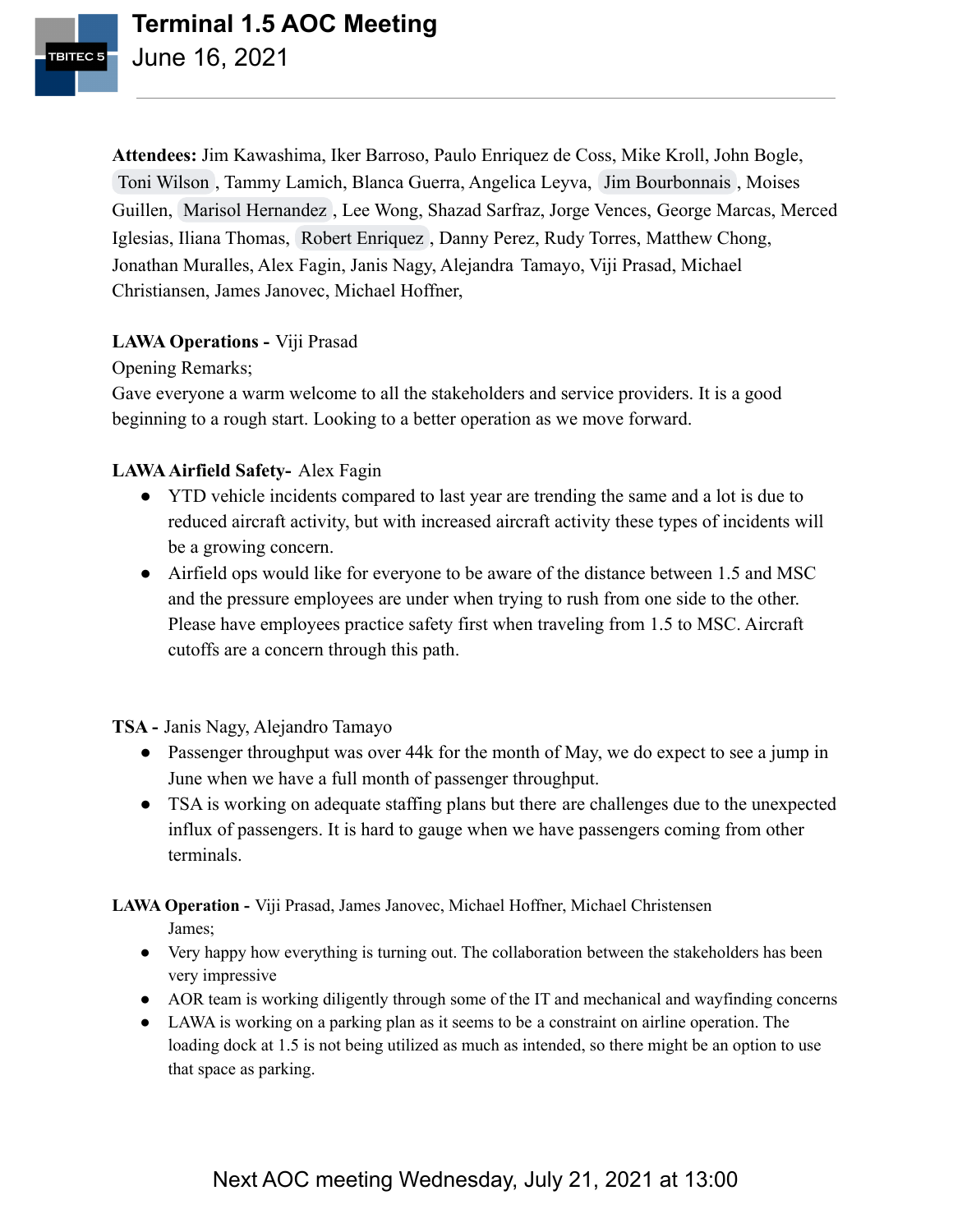

- Question addressed; Is there a status update on airline terminal signage at T1.5? Response; LAWA has set up a site walk with the AOR team and the airlines to discuss airlines signage
- Question addressed; Southwest would like to join the walk and go over why LAWA removed their signs and replaced it with Allegiant signage. Response; The removal of the signs was an error, the signs should be put back soon.

# GOING AROUND THE ROOM

### **Airline Service Providers**

- ATS (Viva); ATS has been seeing challenges with bag delivery and believes there is a small disconnect between ATM and ATS when it comes to bags being delivered to the pier or the aircraft. Response; processes have been put in place to mitigate some of those concerns.
- TAS (Sun Country); Marisol is concerned with the on-time arrival of the bags at MSC. Response; There was a small discrepancy with the Sun Country schedule which caused the bags to sort late. Amanda encourages all the airlines to verify their schedules on the FIDS and keep LAWA updated when changes are made to avoid sortation issues.
- **- SAS**; No comments
- **WFS** (Allegiant and Frontier); No issues to report. WFS is adjusting to the new procedures
- **Pacific Aviation** (Viva); Would like to report that there is no hard copy paper on the printers at MSC. Agents are running around from gate to gate trying to find paper. Also would like to report that the trash at 1.5 does not get picked up and the counters are very dusty. Response; LAWA custodian is responsible for the trash pick up at 1.5 and LAWA ops will bring it up to the supervisor. The paper concern will be brought up to SITA.
- **Hallmark** (Allegiant); No comments

# **TBITEC Service Providers**

- ATM; Working diligently to make sure bags are being delivered in a timely manner. We did have a couple hiccups in the beginning but everything has been ironed out. Agents are trained to follow procedure. Please feel free to reach out if you have any questions or concerns.
- ATM (wheelchairs); No concerns to report.
- **G2**; No issue to report. We are here to help, so if anything is needed please feel free to reach out.
- **Calop**; No issues to report
- **Vaderlande**; Nothing to report. Questions addressed (G4) ; Can Vanderlande let us know where the ATR is located for MU3? Response; All ATR's are in the matrix lower level
- **WSW**; No comments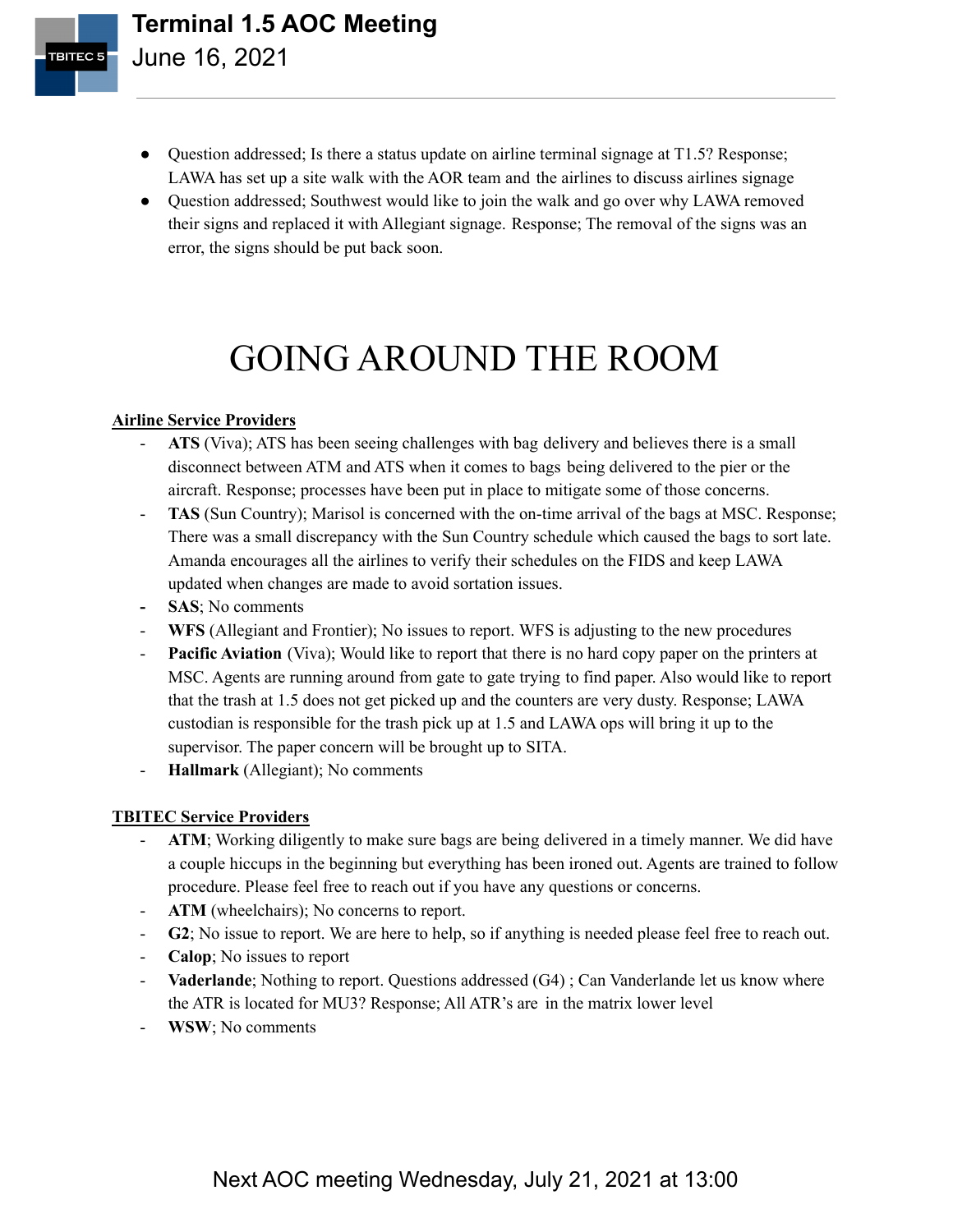

#### **LAWA Executive Director -** Michael Christensen

Closing Comments**;**

Appreciates everyone coming together and making this new terminal operation a success and appreciates everyone who stepped up to make this work.

# **Quick break to allow participants and service providers to leave the conference call before the Airline Only meeting begins.**

**If you are not an airline Manager, please disconnect your call now.**

# **T1.5 Sub-Committee Meeting**

Amanda Sieker - Opening comments

### **Allegiant -** Jim Kawashima

Allegiant would like to ask LAWA to look into the bus route and take advantage of the ability to cross taxilanes to make the route a little quicker. Also, Allegiant would like the bus drivers to make announcements when arriving at different points to help passengers with wayfinding. LAWA has looked at every possible route and the safest route is the VSRs. As for the bus announcement, LAWA will take back and see how to best implement the process. Also, LAWA will revert back to its original bus route and no longer will include busing Delta passengers to TBIT.

### **SouthWest** - John Bogle

Southwest would like to request for LAWA busses to stop going into gate 12A safety envelope as they exit. There have been incidents where bus drivers have gotten into shouting matches with Southwest ramp agents due to GSE being in the way. LAWA will observe and make necessary corrections.

**Frontier -** Mike Kroll No comments.

**SunCountry-** Blanca Guerra No comments